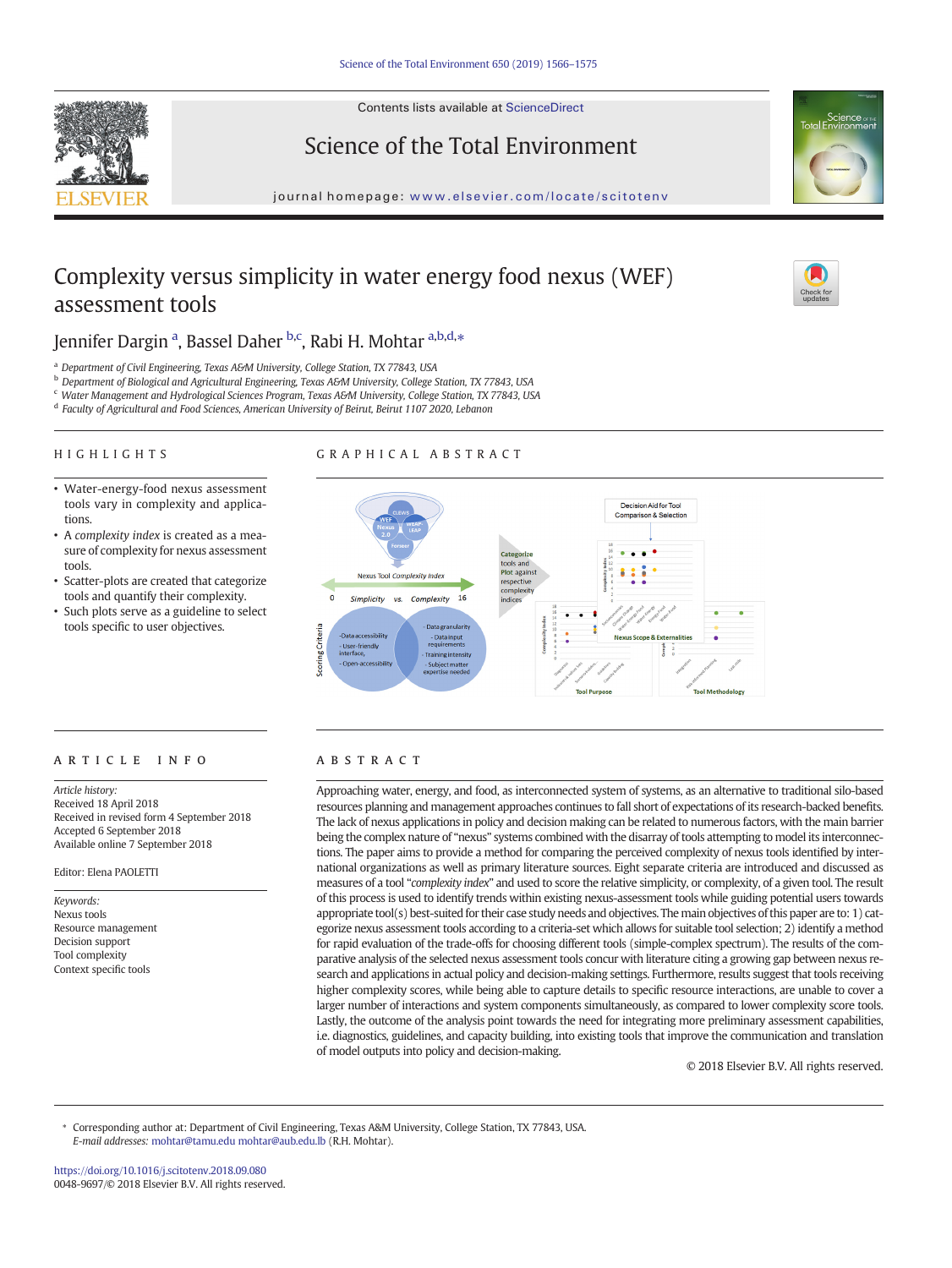# 1. Introduction

The water-energy-food nexus is an integrative approach to resource planning and management that involves high complexity of scale, multiple stakeholders, and many processes. Different "resource hotspots" have unique characteristics and complexities defined by physical resource constraints, stakeholder nature, and the critical question being addressed. Consequently, no single model or tool is able to cover the entire range of complexities. Different methods for conceptualizing the interconnected system of resources systems have emerged in the past decade, as have large numbers of tools that address resource allocation challenges. [IRENA \(2015\)](#page-9-0), [FAO \(2014\)](#page-8-0), and others have worked on compiling nexus assessment tools and attempted to compare their uses. Despite the availability of such tools, the lack of consensus about best methods and approaches to the multi-dimensionality of resource hotspots persists ([Byers, 2015;](#page-8-0) [Daher and Mohtar, 2015\)](#page-8-0), pointing to the need for further effort towards making nexus methodologies and concepts more accessible and usable by policy and decision-making communities ([Leck et al., 2015;](#page-9-0) [Bazilian et al., 2011\)](#page-8-0). Due to "the confusing sea of available tools" [\(Mannschatz and Meyer, 2015](#page-9-0)) and their imbedded complexities, institutions lack the resources and motivation to apply and benefit from using the nexus approach [\(Bazilian et al.,](#page-8-0) [2011](#page-8-0)). In the last decade, several approaches have dealt with the disarray and the abundance of tools. Ness et al. developed a framework to classify sustainability assessment tools based on their approaches and focus areas. The framework is then applied to quantify the tool's ability to capture various dimensions of sustainability [\(Ness et al., 2007](#page-9-0)). The Nexus Tools Platform developed by [Mannschatz et al. \(2016\)](#page-9-0) is a webbased platform that uses interactive filtering to determine suitable tools for specific water-soil-waste nexus modeling objectives. The United Nations, with affiliated governmental organizations, has established the Localizing the SDGs Toolbox and SDG Toolkit, which use a filtering mechanism to identify tools that can assist stakeholders in achieving certain components of the SDGs. While these approaches are useful in tool selection, the role of complexity in tool use is not directly considered by the developers.

Modeling interconnected resource systems is a complex task that requires extensive data inputs and makes modeling and simulating the nexus of water, energy, and food systems challenging ([Kaddoura and](#page-9-0) [El Khatib, 2017](#page-9-0)). Governmental institutions struggle to implement a nexus approach into policy and decision-making due to the absence of effective resources that can help overcome these inherent complexities [\(Bazilian et al., 2011](#page-8-0)). The lack of consensus regarding the best methods and approaches for addressing the multi-dimensionality of the nexus persists ([Byers, 2015](#page-8-0); [Daher and Mohtar, 2015](#page-8-0)), and highlights the need for further efforts to streamline nexus methodologies for policy and decision-making communities to make them more accessible and usable [\(Leck et al., 2015;](#page-9-0) [Bazilian et al., 2011](#page-8-0)). Researchers within the WEF nexus research community have addressed these challenges with suggestions to couple existing frameworks and tools ([McCarl et al.,](#page-9-0) [2017](#page-9-0); [Bazilian et al., 2011;](#page-8-0) [Kaddoura and El Khatib, 2017;](#page-9-0) [Byers, 2015;](#page-8-0) [Mannschatz and Meyer, 2015](#page-9-0)). The integration of existing methods is both time and cost effective (Mannschatz & Meyer).

Thus, the purpose of this paper is first, to provide a method for comparing widely applied nexus tools identified by international organizations ([UNDG, 2016;](#page-9-0) [IRENA, 2015,](#page-9-0) [FAO, 2014](#page-8-0)) and in primary literature sources ([Kaddoura and El Khatib, 2017\)](#page-9-0). The second component is to construct a set of criteria motivated by systems engineering and userexperience (UX) concepts to measure the respective 'simplicity' or 'complexity' of the tools. Among other factors discussed in this paper, the methodology assumes usability to be a key component contributing to the overall complexity level of a tool. Specifically, we: 1) categorize nexus assessment tools according to criteria that allow selection of suitable tools; and 2) identify a method for rapid evaluation of the tradeoffs in choosing between different tools (simple-complex spectrum). The outcomes of this process are used to draw relationships and identify trends from existing nexus-management tools and to use these to help users identify the tool(s) best-suited for their individual needs and objectives.

## 2. Nexus tool challenges: defining tool complexity

The basis of the water, energy, food nexus approach to resource management lies in accounting for interactions at the interfaces of resource systems, while holistically assessing the impact of specific scenarios or interventions from environmental, financial, and sociocultural perspectives [\(Daher et al., 2018](#page-8-0)). Quantitative tools can be leveraged to gain further insight into the nexus implications of sectoral policies and to guide stakeholders towards more environmentally and resource-conscious solutions. Different potential users of these tools have different specific questions that need answers. Those users may come from government, business, or civil society agencies, and be interested in different levels of detail and information regarding their resource allocation questions. Also, these different users may operate within different constraints of time, finances, and human resources. In such cases, simplified or 'rapid nexus assessment' tools tend to be more suitable and provide valuable initial assessment, which can then bridge to the use of more advanced tools. While no one tool could address all types of questions, at different institutional and physical scales [\(Daher et al., 2017\)](#page-8-0), the growing number of such nexus assessment tools could result in challenging users to identify which tool might be most suitable for their required assessments.

According to the nexus assessment tools presented in [IRENA's \(2015\)](#page-9-0) report "Renewable Energy in the Water, Energy, and Food Nexus", only two of the eight tools surveyed met its criteria of a 'simple' nexus tool. Those two tools are: the WEF Nexus Rapid Appraisal Tool (FAO) and WEF Nexus 2.0 Tool [\(Daher and Mohtar, 2015](#page-8-0)). Complex tools are defined by their significant data requirements and resource intensity "in terms of time, capacities, and financing" [\(IRENA, 2015](#page-9-0)). Comprehensive tools generally have significant data needs and are resource intensive in terms of time, capacities and financing [\(IRENA, 2015](#page-9-0)). The scaling of simple and complex tools may help identify areas of overlap, in which tools might be coupled for improved, integrated nexus assessment and analysis. [Liu et al. \(2017a,b\),](#page-9-0) [Byers \(2015\),](#page-8-0) and [Howells et al. \(2013\),](#page-9-0) cite the importance of developing integrated modeling approaches for nexus studies. However, the complexity of such an integrated modeling framework could make its development and application both difficult and costly. Extensive data needs and high data resolution are commonly seen as indicators of tool complexity. Thus, it is evident that coordination between the stakeholders relevant to addressing specific resource challenges is necessary to generate the data required to quantitatively assess the synergies and trade-offs involved in the WEF nexus.

# 2.1. Complexity and usability

The large array of stakeholders involved with WEF nexus hotpots include a conglomerate of skillsets and backgrounds. Therefore, tool usability is an important feature for stakeholders to consider in selecting suitable nexus assessment tools. Usability is an element of the broader field of user-experience design (UX) [\(Soegaard, 2018](#page-9-0)) and can be understood as a function of user goals and objectives in addition to the user's 'environment' ([Brooke, 1996](#page-8-0)). The ISO (International Standardization Organization) has incorporated usability into its standard ISO 9241-11, 'Ergonomics of Human System Interaction,' which distinguishes between usability dependent on human-tool interaction and traits of the tool itself ([Bevan et al., 2015](#page-8-0)). The standard defines usability using three contextual components:

- 1. Effectiveness: the accuracy and completeness with which users achieve specified goals
- 2. Efficiency: the resources expended in relation to accuracy and completeness with which users achieve goals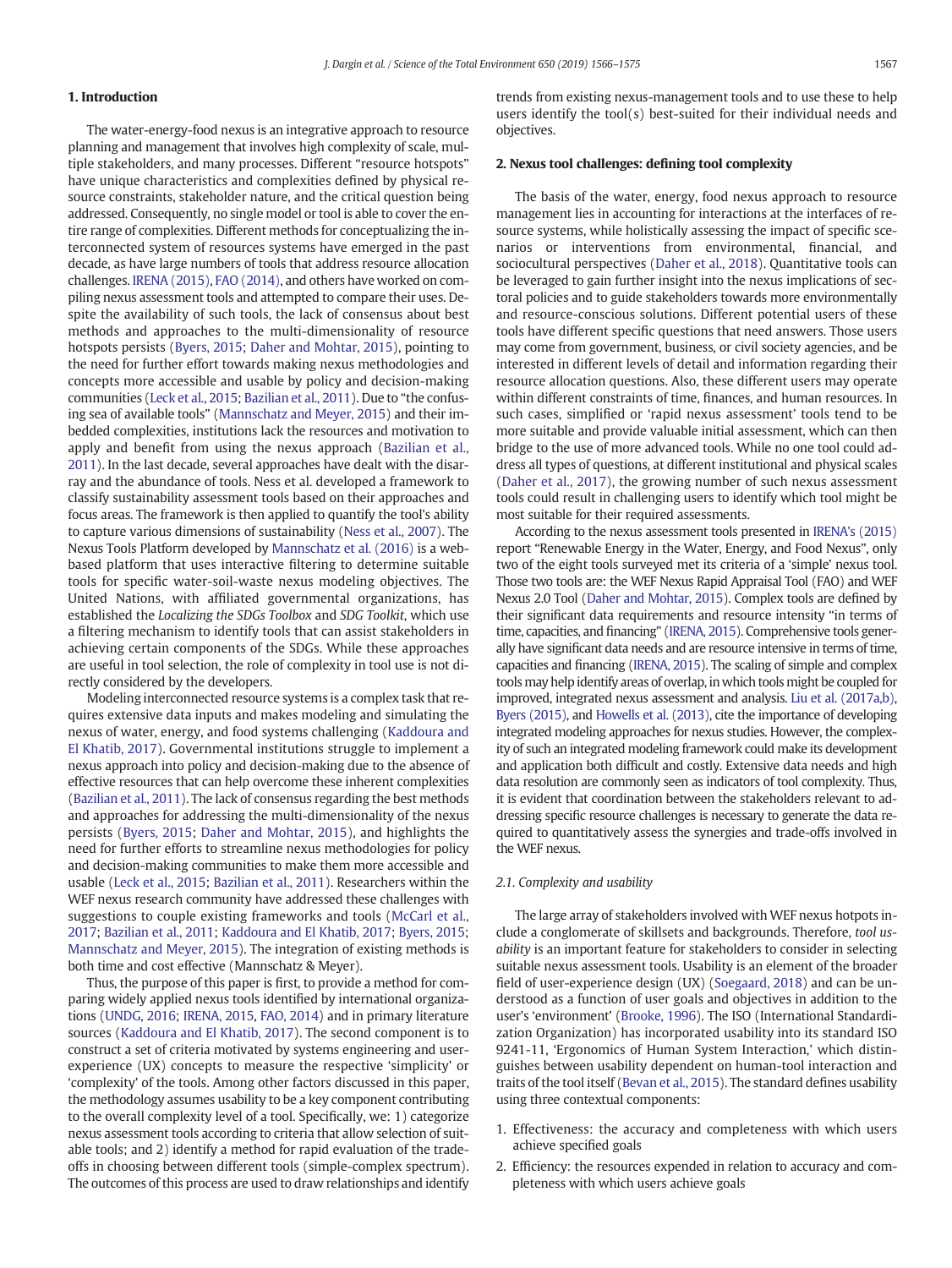3. Satisfaction: the freedom from discomfort and the positive attitudes towards the use of the product (Adapted from ([ISO 9241-11, 1998\)](#page-9-0))

[Brooke \(1996\)](#page-8-0) introduced the System Usability Scale (SUS) as an open-source tool for assessing the perceived usability of computer software and commercial products [\(Grier et al., 2013](#page-8-0)). The tool, organized as a questionnaire of 10 five-point items [\(Lewis, 2018\)](#page-9-0), is commonly applied in user-experience (UX) studies ([Brooke, 2013\)](#page-8-0). Fig. 1 shows a sample standard SUS questionnaire adapted from ([Lewis, 2018\)](#page-9-0). The methodology of this study follows in the steps of the SUS in that it defines complexity and usability criteria and uses simple metrics to measure perceived complexity of a given nexus tool.

[Mützel \(2017\)](#page-9-0) discusses the results of a study on feature fatigue, conducted by [Thompson et al. \(2005\),](#page-9-0) which supports the idea that perceived tool usability is related to its inherent complexity. The study finds a negative correlation between the number of features in a tool and its usability. This correlation is then related to the extensive time required for the user to learn the tool's functionalities [\(Mützel, 2017](#page-9-0)). Previous nexus management tool surveys identify characteristics that contribute to the complexity of a tool, most of which relate to this concept of usability. Simple tools are classified as having less stringent resource requirements while providing "valuable preliminary assessments and incorporating explicit context-specific input from decision-makers" [\(IRENA, 2015\)](#page-9-0). Simplicity is based on accessibility to input indicator requirements and offers an easy-to-follow framework and guidelines for the user (such as pre-set policy interventions). It provides output data that is understandable to the layman. While the general question may be "how to choose the right assessment tool for my nexus analysis," another significant factor is the correlation between the complexity and the capabilities of the tool.

In coupling tools, however, the challenge lies in identifying the compatible tools to integrate in accordance with the stakeholder's objectives (Mannschatz & Meyer). Adding to the complexity, the absence of a collective platform to organize the abundance of tools has led to information and tools that are "scattered, inaccessible, incomplete, out of date, [and] static" [\(Mannschatz and Meyer, 2015\)](#page-9-0). The overall objective of modeling is to find simple models that convey the components of a real system at a certain space and time ([Holzbecher, 2012\)](#page-9-0). In the perspective of environmental modeling, [Holzbecher \(2012\)](#page-9-0) points out

Strongly

Strongly

|                |                                                                                                  | Disagree |                |               | Agree    |   |  |
|----------------|--------------------------------------------------------------------------------------------------|----------|----------------|---------------|----------|---|--|
|                |                                                                                                  | 1        | $\mathfrak{D}$ | $\mathcal{L}$ | 4        | 5 |  |
| 1              | I think that I would like to use this<br>system frequently.                                      | Ω        | Ω              | ∩             | Ω        | Ω |  |
| $\overline{c}$ | I found the system unnecessarily<br>complex.                                                     | Ω        | Ω              | ∩             | Ω        | ∩ |  |
| 3              | I thought the system was easy to use.                                                            | Ω        | Ω              | ∩             | ∩        | ∩ |  |
| $\overline{4}$ | I think that I would need the support of<br>a technical person to be able to use this<br>system. | Ω        | Ω              | ∩             | ∩        | ∩ |  |
| $\sim$         | I found the various functions in this<br>system were well integrated.                            | Ω        | Ω              | Ω             | ∩        | ∩ |  |
| 6              | I thought there was too much<br>inconsistency in this system.                                    | Ω        | Ω              | ∩             | ∩        | ∩ |  |
| $\tau$         | I would imagine that most people<br>would learn to use this system very<br>quickly.              | Ω        | Ω              | ∩             | Ω        | ∩ |  |
| 8              | I found this system very awkward to<br>use.                                                      | Ω        | Ω              | ∩             | Ω        | Ω |  |
| 9              | I felt very confident using this system.                                                         | Ο        | Ω              | Ω             | $\Omega$ | Ω |  |
| 10             | I needed to learn a lot of things before<br>I could get going with this system                   | Ω        | Ω              | Ω             | Ω        | ∩ |  |

Fig. 1. Standard SUS; [\(Lewis, 2018\)](#page-9-0).

that adding complexity to models does not necessarily improve results or accuracy. Simple models can be improved by the integration of complimentary models, as was the case of the extension of CropWat (FAO) into WEAP (SEI), and the coupling with energy model, LEAP (SEI). However, 'an improved model design increases the quality of the model but further extensions of the improved model may finally lead to a situation in which the increase of model complexity is counter-productive' [\(Holzbecher, 2012;](#page-9-0) [Jørgenson, 1994;](#page-9-0) [Contanza and Sklar, 1985;](#page-8-0) [Chwif](#page-8-0) [et al., 2000](#page-8-0)).

In a recent review of water-energy-food nexus tools carried out by [Kaddoura and El Khatib \(2017\),](#page-9-0) strengths and weaknesses of common tools applied to nexus modeling, including the CLEWs framework [\(Howells et al., 2013\)](#page-9-0) and WEF Nexus Tool 2.0 ([Daher and Mohtar,](#page-8-0) [2015\)](#page-8-0), were identified based on the authors' own analysis. The capabilities and limitations described in the review shed light on the characteristics of nexus tools that contribute to their complexity. Availability of tools at low- to no-cost, web-accessibility, simple data requirements, and user-friendly user interfaces were cited as strengths of the surveyed tools; while integration with other methods and extensive data requirements served as limitations ([Kaddoura and El Khatib, 2017](#page-9-0)). Evidently, from the various options available, there is not one nexus model or tool that captures all involved processes and components simultaneously. Tool selection is therefore context and scale dependent, and data requirements are contingent on the resource hotspot addressed.

# 3. Methodology

# 3.1. WEF nexus tools selection criteria for this study

Numerous attempts at tools that capture relationships and interactions across interconnected resource systems have been developed and continue to be published. Various international nonprofit organizations (IRENA, UN, FAO) and academic researchers have produced 'nexus reviews' that provide readers with overviews of different modeling and management tools that have been applied to nexus studies ([Bazilian](#page-8-0) [et al., 2011;](#page-8-0) [Endo et al., 2015](#page-8-0); [Kearins et al., 2016;](#page-9-0) [Semertzidis 2015](#page-9-0); [Kaddoura and El Khatib, 2017](#page-9-0); [Dai et al., 2017\)](#page-8-0). For the scope of this paper, tools selected for analysis must meet the following criteria: a) published within last 10 years, b) include at least two of the three nexus components (water, energy, food), and c) the physical tool must still be active in some form of accessibility (on or offline) as of May 2018. The 10-year time constraint is based on a timeline of landmark events, publications ([Hoff, 2011;](#page-8-0) [World Economic Forum, 2011\)](#page-9-0), and networks on the water-energy-food nexus presented in [Leck et al.](#page-9-0) [\(2015\)](#page-9-0) dating back 9 years, which, for this study, is rounded to 10. This last specification is applied to eliminate tools that may be documented frequently in nexus literature but are no longer in active use (for example, the Diagnostic Tools for Investment in Agricultural Water Management, [\(Salman, 2014\)](#page-9-0)).

In the case of the 2015 IRENA report, tools covering at least two of the three resource systems were chosen in comparing different nexus assessment tools. The justification for the criteria demanding at least two of the three resources systems is rooted in the holistic approach of nexus thinking as opposed to looking at a single sector individually. The nexus tools identified to demonstrate the complexity index scoring, tool comparative analysis, and case-study applications are outlined in [Table 1](#page-3-0) and described in the next section.

# 3.1.1. Tool descriptions

3.1.1.1. WEF Nexus Tool 2.0. The WEF Nexus Tool 2.0 is an input-output model developed by [Daher and Mohtar \(2015\)](#page-8-0) for the purpose of analyzing the national resource requirements associated with different food self-sufficiency scenarios. Users of the tool identify data inputs that provide a localized, contextual basis to the model: local food profile, national water and energy portfolios, agricultural conditions, and food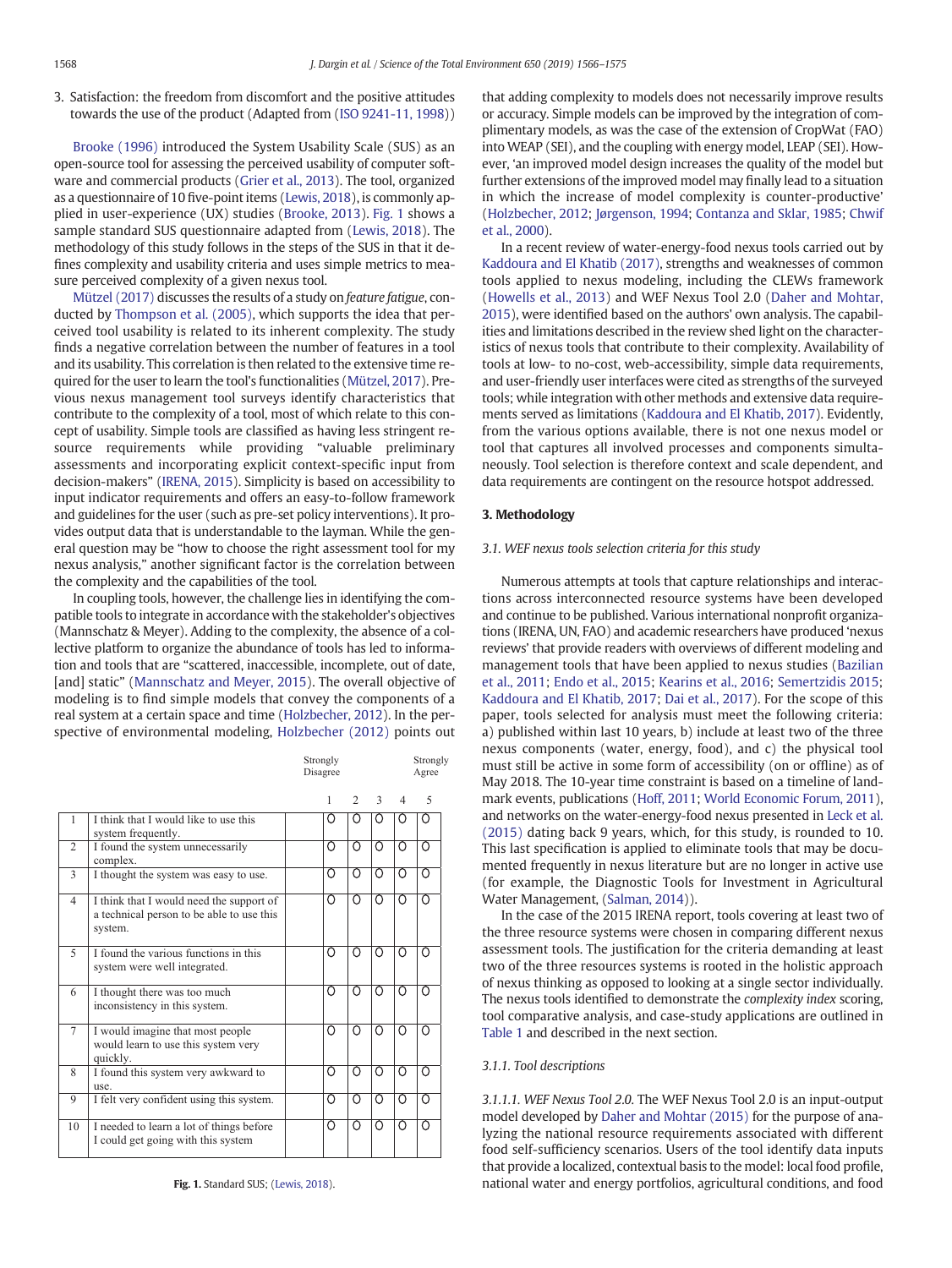<span id="page-3-0"></span>import-export portfolio. As a result, the tool specifies the total water, land, and energy requirements, carbon footprint, financial costs, and sustainability of the user-defined food efficiency scenario. The tool is web-accessible and open-access for users.

3.1.1.2. CLEWS. CLEWs (Climate, Land-use, Energy-Water strategies) is a framework for a cross-sectoral systems approach to nexus challenges developed by [Howells et al. \(2013\)](#page-9-0). The framework is focused on identifying feedbacks across these systems and uses the interconnections to determine how changes in one sector influence others. CLEWs has been applied to various case-studies across Africa, small island developing states, and European transboundary basins with emphasis on context specific nexus issues, such as (but not limited to) links between water availability, hydro-power production, ecosystem services, and agricultural intensification ([KTH, 2017](#page-9-0)).

3.1.1.3. WEF Nexus Rapid Appraisal Tool. Developed by the Food and Agricultural Organization of the United Nations ([FAO, 2018\)](#page-8-0), the WEF Nexus Rapid Appraisal Tool is an online version the Nexus Assessment framework ([FAO, 2014\)](#page-8-0). It provides a quick method for assessing specific policy and technology interventions with respect to bio-economic pressures at national scale. FAO specifies the tool's intended use is for communication and awareness raising purposes. It supplies the user with a set of 10 'nexus context assessment' indicators and 30 'nexus intervention assessment' indicators and allows the user to adjust weights applied to each index according to their relative importance. The intervention scenarios currently look at power irrigation, a bioenergy, hydropower and water desalination interventions from the perspective of water, energy, food, labor, and cost components.

3.1.1.4. MuSIASEM. MuSIASEM ([Giampietro and Kozo, 2000](#page-8-0)) is a framework that builds on concepts from bioeconomics and the flow-fund model. Over the years, it has been updated to include water, energy, and food systems, simultaneously characterizing the metabolic pattern of energy, food and water in relation to socio-economic and ecological variables. The framework analyzes the 'metabolic pattern of energy, food, and water' in relation to land-use changes, population dynamics, greenhouse gas emissions (GHG) at both national and subnational

## Table 1

Nexus tools selected for comparison (Authors).

scales It has been used for both diagnostic purposes as well to simulate scenarios defined by the user simulation purposes ([FAO, 2013](#page-8-0)).

3.1.1.5. Foreseer. The Foreseer Tool uses Sankey diagrams to visualize and trace energy, water and land resources from source to service, under various socioeconomic and climate change scenarios. Through the online interface, users create customized water and energy policy scenarios while environmental impacts are computed as an output of the tool. To date, Foreseer developers at the University of Cambridge have published one global version of Foreseer, and three national and local scale models applicable to China, the United Kingdom, and the state of California [\(Allwood et al., 2012](#page-8-0)).

3.1.1.6. WEAP-LEAP. WEAP (Water Evaluation and Planning System) and LEAP (Long Range Alternatives Planning System) are two software models developed by the Stockholm Environment Institute (SEI). Individually, the tools have been applied worldwide to support alternative policy measures in water resources and energy challenges. The models were integrated in 2014, becoming 'WEAP-LEAP.' The model works by exchanging parameters and outputs, such as hydropower generated or cooling water requirements. Together, they can represent evolving conditions in both water and energy systems [\(SEI, 2013; 2014](#page-9-0)).

3.1.1.7. iSDG Planning Model. The Integrated Sustainable Development Goals Planning Model [\(Millenium Institute, 2017\)](#page-9-0) was developed by the Millennium Institute as a tool to simulate trends towards achieving the SDGs under a business-as-usual scenarios (BAU), to explore potential impacts of alternative scenarios, and to model trends up to the year 2050. Its target audiences are policy makers and government officials interested in modeling the impact of potential policies in the design process and/or analyze effects of current policies with respect to the SDGs.

3.1.1.8. World Bank Climate and Disaster Risk Screening Tools. The Climate and Disaster Risk Screening Tools developed by the World Bank are sets of open-resource tools targeting development practitioners for use in understanding climate and disaster risks in project and national/sector planning processes. The tools help practitioners learn about climate trends and geophysical hazards in a given country or project, flag

| Nexus tools                                 | Author(s) and URL                                                                                                 | Sample applications                                                                                                                                                                                                                                                                                                                                                                                                     |
|---------------------------------------------|-------------------------------------------------------------------------------------------------------------------|-------------------------------------------------------------------------------------------------------------------------------------------------------------------------------------------------------------------------------------------------------------------------------------------------------------------------------------------------------------------------------------------------------------------------|
| WEF Nexus Tool 2.0                          | Daher and Mohtar (2015)<br>http://www.wefnexustool.org/login.php?backurl=http://www.<br>wefnexustool.org/user.php | Sustainability of various food self-sufficiency scenarios for Qatar                                                                                                                                                                                                                                                                                                                                                     |
| <b>CLEWS</b>                                | Howells et al. (2013) https://unite.un.org/sites/unite.un.<br>org/files/app-globalclews-v-1-0/landingpage.html    | CLEW interlinkages in Burkina Faso: an analysis of agricultural intensification<br>and bioenergy production (Hermann et al., 2012); adding value with<br>CLEWS – modeling the energy system and its interdependencies for<br>Mauritius (Welsch et al., 2013); connecting the resource nexus to basic<br>urban service provision – with a focus on water-energy interactions in New<br>York City (Engström et al., 2017) |
| <b>WEF Nexus Rapid</b>                      | FAO (2014)                                                                                                        | Solar steam irrigation, Kenya; ethanol production, South Africa; electricity                                                                                                                                                                                                                                                                                                                                            |
| Appraisal                                   | http://www.fao.                                                                                                   | subsidies for farmers, Punjab, India; hydropower dams, Mekong River Basin;                                                                                                                                                                                                                                                                                                                                              |
|                                             | org/energy/water-food-energy-nexus/water-energy-food-nexus-ra/en                                                  | The Sahara Forest Project, Jordan & Qatar                                                                                                                                                                                                                                                                                                                                                                               |
| MuSIASEM                                    | Giampietro et al. (2013)                                                                                          | Food self-sufficiency and biofuel production, Mauritius; potential of Concen-                                                                                                                                                                                                                                                                                                                                           |
|                                             | http://www.nexus-assessment.info/index.                                                                           | trated Solar Power (CSP) and woody biomass for electricity production,                                                                                                                                                                                                                                                                                                                                                  |
|                                             | php/methodology/musiasem                                                                                          | South Africa; metabolic pattern of the agricultural sector, Punjab, India                                                                                                                                                                                                                                                                                                                                               |
| Foreseer                                    | Allwood et al. (2012)                                                                                             | Land requirements for bioenergy demand under the UK Carbon Plan                                                                                                                                                                                                                                                                                                                                                         |
|                                             | https://www.foreseer.group.cam.ac.uk/foreseer-tool/                                                               | (Allwood et al., 2016).                                                                                                                                                                                                                                                                                                                                                                                                 |
| <b>WEAP-LEAP</b>                            | SEI (2012a,b)                                                                                                     | Impact of desalination on water and energy systems and GHG, California (SEI,                                                                                                                                                                                                                                                                                                                                            |
|                                             | WEAP:                                                                                                             | 2012a,b); future performance of energy-water systems under climate change                                                                                                                                                                                                                                                                                                                                               |
|                                             | http://www.weap21.org/index.asp?action=40                                                                         | and policy change, Arabian Peninsula (Flores-López et al., 2016); quantifying                                                                                                                                                                                                                                                                                                                                           |
|                                             | LEAP:                                                                                                             | cross-sector interlinkages and resource dependence of the energy and                                                                                                                                                                                                                                                                                                                                                    |
|                                             | https://www.energycommunity.org/default.asp?action=download                                                       | agriculture sectors and related environmental impacts, Ethiopia Lake Tana                                                                                                                                                                                                                                                                                                                                               |
|                                             |                                                                                                                   | Sub-basin (Karlberg et al., 2015)                                                                                                                                                                                                                                                                                                                                                                                       |
| iSDG Planning Model                         | Millennium Institute (2016)                                                                                       | Investments in photovoltaics, Tanzania (Collste et al., 2017)                                                                                                                                                                                                                                                                                                                                                           |
|                                             | https://www.millennium-institute.org                                                                              |                                                                                                                                                                                                                                                                                                                                                                                                                         |
| World Bank Climate                          | World Bank (2014a)                                                                                                | Climate and geophysical hazards of a rehabilitation of dams and reservoirs,                                                                                                                                                                                                                                                                                                                                             |
| and Disaster Risk<br><b>Screening Tools</b> | https://climatescreeningtools.worldbank.org                                                                       | Vietnam (World Bank, 2014b); climate and geophysical hazards of irrigation,<br>crop management, and water storage, India (World Bank, 2014c)                                                                                                                                                                                                                                                                            |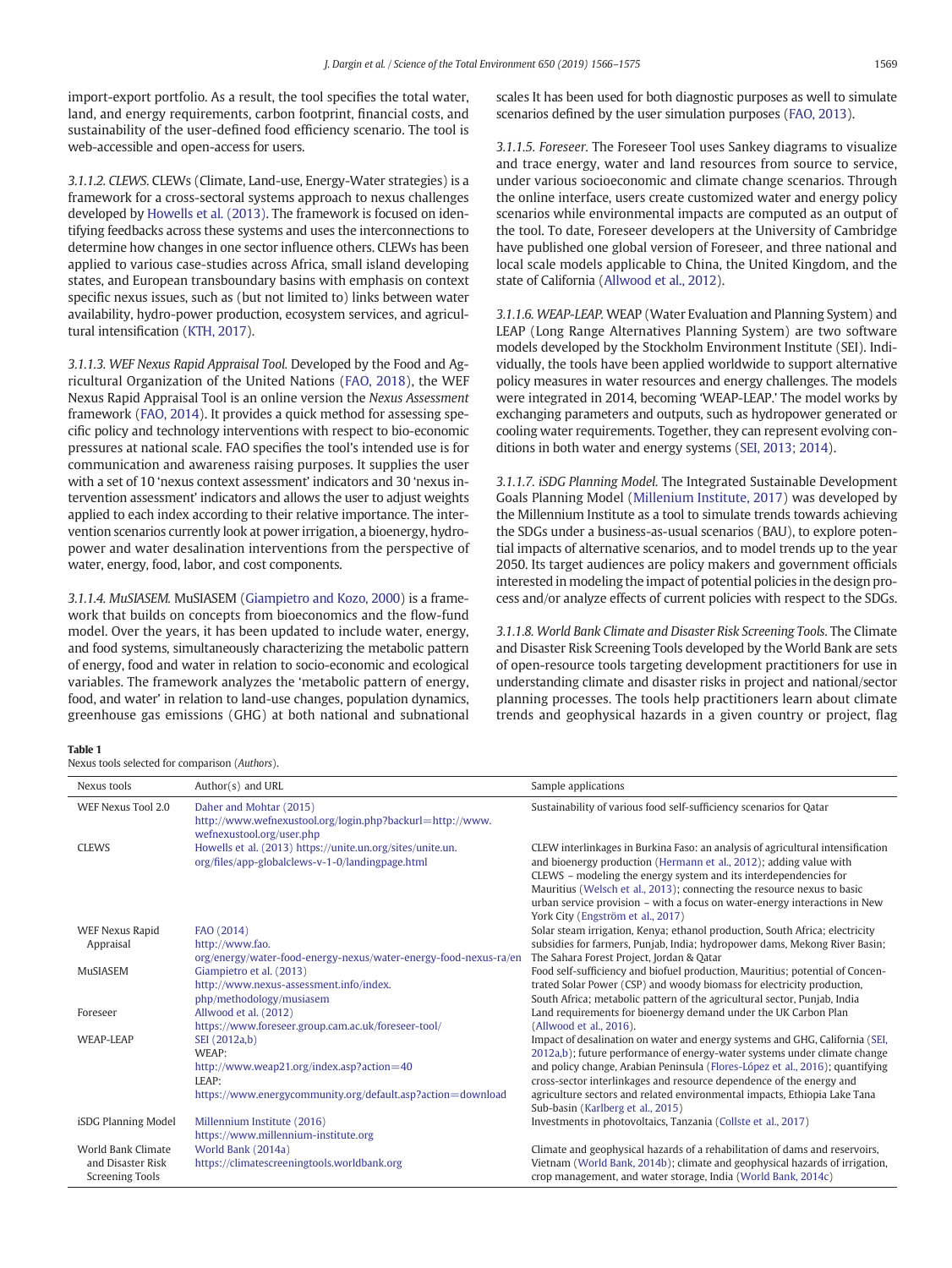## Table 2

Complexity index rubric.

| Criteria                                   | Justification                                                                                                                                                                                                                                                                                                                                                                                                                                                                                                                                                                                                                                                                                                                              | Score                                                                                                                                                                             |
|--------------------------------------------|--------------------------------------------------------------------------------------------------------------------------------------------------------------------------------------------------------------------------------------------------------------------------------------------------------------------------------------------------------------------------------------------------------------------------------------------------------------------------------------------------------------------------------------------------------------------------------------------------------------------------------------------------------------------------------------------------------------------------------------------|-----------------------------------------------------------------------------------------------------------------------------------------------------------------------------------|
| 1. Tool is open-access                     | Cost is a significant consideration in defining the usability of a tool (Fortmann-Roe, 2014). Open-access<br>provides stakeholders with a higher incentive to utilize a given tool. Along with higher incentives,<br>open-access can provide new users and non-experts time "to experiment with and learn about a<br>simulation and modeling tool" without the burden of cost (Fortmann-Roe, 2014).                                                                                                                                                                                                                                                                                                                                        | $[Yes - 0]$<br>$[No-1]$                                                                                                                                                           |
| 2. Tool has a<br>web-interface             | Tools built with web-interfaces can reach a larger, broader audience. This translates to a higher number of<br>users of nexus management tools, increasing the potential to bring about societal benefits, more<br>sustainable outcomes in resource management, and increased understanding of nexus systems<br>(Fortmann-Roe, 2014; Kaddoura and El Khatib, 2017). Additionally, web-interface accessibility overcomes<br>issues of large, potentially malicious file-downloads related to software packages (Fortmann-Roe, 2014).<br>Tools lacking any interface (i.e. a framework) require the end-user to "make the connection between the<br>description of the tool and the necessary data themselves" (Mannschatz and Meyer, 2015). | $[Yes-0]$<br>$[No-1]$                                                                                                                                                             |
| 3. Data granularity                        | Data granularity is the extent of detail and focus of a data point. In general, more granular the data allows<br>the achievement of more accurate and thorough system(s) modeling. The downside of narrow data<br>requirements is that they often are more difficult to find in open-source environments and usually require<br>the use of additional modeling tools to derive estimates (McCarl et al., 2017). General data refers to data<br>points commonly addressed in national assessments and reports typically found in international<br>databases, such as those of the World Bank and United Nations. Examples of general data include<br>demographics, gross domestic product, import/exports.                                  | Low $[1]$ = high-level; national-level data<br>Medium $[3]$ = general but with more<br>sector-specific data<br>High $[4]$ = localized sector data and<br>localized technical data |
| 4. Data accessibility                      | Accessibility to data is a major challenge for accurate modeling: data input requirements for nexus models $\text{High }[1] = \text{data exists}$ for most developed<br>usually outnumber the data available in an open-access environment (McCarl et al., 2017). Accessibility is<br>highly related to data granularity (harder-to-find data points are more likely to be more detailed and<br>difficult to measure). Where data is not accessible, data can be obtained using more costly and<br>time-consuming methods, such as observation, experimentation, estimation through use of other models,<br>and data engineering (McCarl et al., 2017).                                                                                    | & developing countries<br>Medium $[2]$ = data is hard to find for<br>developing countries<br>Low $[3]$ = data is difficult to find;<br>derivation needs other modeling tools      |
| 5. Number of data<br>inputs (by user)      | Parameters are defined as the input data requirements for scenario development and analysis. The average<br>number of data inputs by the user for the tools being assessed is 15.                                                                                                                                                                                                                                                                                                                                                                                                                                                                                                                                                          | Low $[1]$ : 0-15<br>Medium [2]: 16-32<br>High $[3]$ : 33+                                                                                                                         |
| 6. Subject matter<br>expertise             | Based on developer reports, tool description, and target audience.                                                                                                                                                                                                                                                                                                                                                                                                                                                                                                                                                                                                                                                                         | Low [1]: expertise not needed<br>Medium [2]: needs understanding of<br>general subject matter<br>High [3]: expertise and high skill needed                                        |
| 7. Training intensity<br>(for use of tool) | From an organizational perspective, time for training comes with opportunity costs, such as potential<br>investment in teaching resources and time away from other project tasks. Training can include<br>self-directed, online tutorial modules or in-person instructional classes. Time required to effectively learn<br>and apply a tool varies as a factor of the user's background, making time needed dependent upon the<br>defined measures. Training times are derived from the model documentations.                                                                                                                                                                                                                              | Low $[1]$ : 1 day<br>Medium [2]: 2-3 days<br>High [3]: 1 week                                                                                                                     |
| 8. User-defined<br>scenarios               | Some tools have pre-set scenarios that can be selected and included in the modeling assessment to capture<br>different externalities, such as population growth and climate change projections. Other tools have<br>user-defined scenarios that give the user greater flexibility, but may require more data and time to define<br>the scenarios independently. Thus, user-defined scenarios add to complexity.                                                                                                                                                                                                                                                                                                                            | $[Yes - 1]$<br>$[No/N-A - 0]$                                                                                                                                                     |

potential impacts and risks from climate and geophysical hazards, inform dialogue, consultation and planning processes at the project or program level, recognize need for detailed assessment during project preparation and planning processes, and identify other resources and tools to complement assessments ([World Bank, 2014a,b,c\)](#page-9-0).

# 3.2. Complexity index

The complexity index uses an aggregate of qualitative and quantitative measures to capture complexity and suitability for different applications of nexus tools that exist in the literature. Complexity is subjectively dependent upon data availability, accessibility, user background, objectives, and time constraints. As discussed in the literature review, usability is a key component of overall tool complexity. Thus, the complexity index stems from the system usability scale (SUS) [\(Brooke, 1996, 2013\)](#page-8-0), which looks at the usability of products from the user perspective, then builds upon the SUS to include measures that can capture more complexity characteristics with respect to nexus tools. Measures to define tool complexity were chosen based on discussions in the literature that challenge nexus modeling approaches [\(Kaddoura and El Khatib, 2017](#page-9-0); [Byers, 2015;](#page-8-0) [Daher and Mohtar, 2015](#page-8-0); [Leck et al., 2015;](#page-9-0) [Bazilian et al., 2011](#page-8-0)). To allow straightforward and fair comparison, the measures are kept broad and simple. While the components of nexus tools may be complex from the user perspective, they are not so from the developer's perspective. This section describes the scoring criteria and methodology used to develop the complexity index for a given nexus tool.

The complexity index uses a scale of 5–16, in which the higher index value correlates to a higher user-complexity tool. Note that negative answers (i.e. 'no' or 'low' may correlate to lower scores, implying lower relative complexity). Criteria are derived from existing tool comparison charts ([UNECE, 2015;](#page-9-0) [IRENA, 2015;](#page-9-0) [FAO, 2014](#page-8-0); [Kaddoura and El Khatib,](#page-9-0) [2017\)](#page-9-0) and selected based on researcher defined shortcomings or challenges of existing tools in literature. Table 2 is a rubric of the scoring criteria and includes qualitative and quantitative definitions and justifications for each criterion. The complexity index is used to develop relationships between the type, purpose, and characteristics of nexus tools in the form of simple data visualization as reflected in scatter plot charts. Through the visual mapping process, decision-makers can more easily identify tools relevant to their interests and desired level of complexity. The Appendix section describes the scoring for each of the sampled nexus modeling tools and offers a justification for the score based on the judgement of the authors.

#### 3.3. Mapping tool complexity

As noted by [\(Mannschatz et al., 2016\)](#page-9-0), none of the cited authors' or organizations' data on nexus tools follow a 'uniform terminology' for tool categorization. This makes it difficult to convert and compile existing work into one platform. Common categories used to classify nexus tools, such as 'quantitative' and 'qualitative' as seen in [Dai et al.](#page-8-0)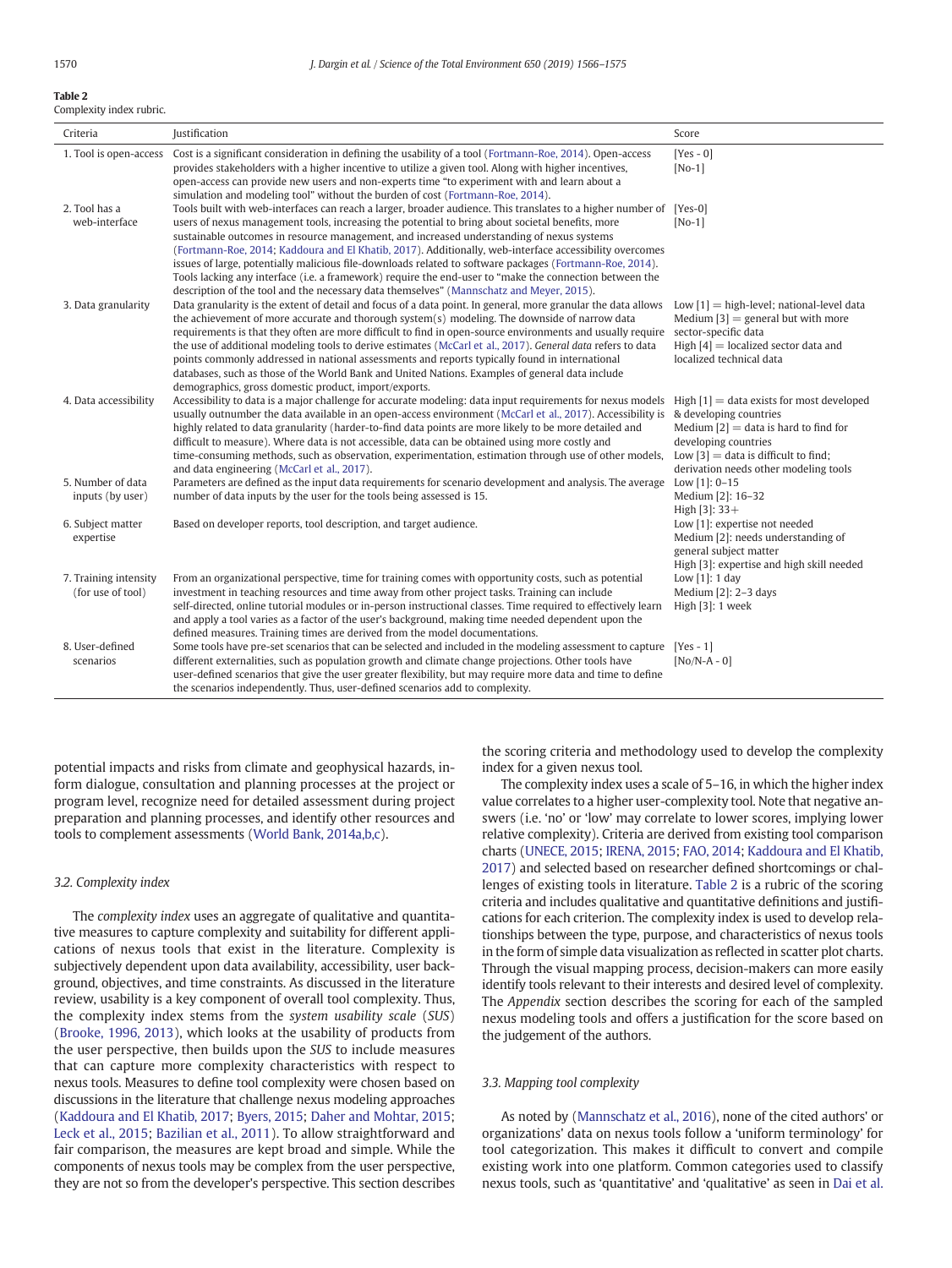

Fig. 2. Building and visualizing tool complexity relationships.

[\(2017\)](#page-8-0) and [Endo et al. \(2015\),](#page-8-0) are too vague and not conducive for comparing tool capabilities. To create consistency in model and tool classification and categorization, 'tool methodologies' and 'purposes' were modified from the UN SDG Acceleration Toolkit, an online system developed by the UN that uses a filtering mechanism to identify tools relevant to the seventeen Sustainable Development Goals.

Fig. 2 is a flowchart representing the nexus tool complexity mapping methodology. It begins with the identification of the array of tools to be filtered through the mapping process. The available tools are then categorized according to methodology type, purpose, nexus scope, and externalities. Next, complexity indexes are computed for each tool based on the eight criteria presented in [Table 5](#page-6-0). In scatterplot formations, tool categories (methodology, purpose, scope ([IRENA, 2015](#page-9-0)) and externalities) act as the independent variables on the x-axis, while the complexity index scores appear on the y-axis as the dependent variables. The results of the categorization and scoring processes are mapped into scatterplot displays to be used as a decision-aid tools for nexus tool selection.

#### 3.3.1. Tool categories

Tool scope defines the primary nexus interlinkages (water-energy, water-food, energy-food, water-energy-food), while externalities are component interactions significant to WEF nexus studies. Thus, the externalities considered are climate change and socioeconomics. Climate change, population, and economic growth are commonly cited externalities driving changes in w-e-f systems. Therefore, capturing their interactions and impact on resource systems can bring added value to modeling nexus systems. Socioeconomics is a category used, broadly, in tools that consider population growth and or economic factors as inputs

# Table 3

Tool methodology.

| Tool<br>methodology       | Description                                                                                                                                                                                                                           |
|---------------------------|---------------------------------------------------------------------------------------------------------------------------------------------------------------------------------------------------------------------------------------|
| Integration               | Analyzes interconnections, synergies, trade-offs and<br>bottlenecks between WEF sectors (i.e. dynamic simulation<br>tools, indicators & assessment, static interlinkage analysis).                                                    |
| Last-mile                 | Supports meeting certain targets and unlocking bottlenecks for<br>all segments of society: community-based planning,<br>multi-stakeholder engagement tools, data revolution tools,<br>fragility assessment, vulnerability assessment. |
| Risk-informed<br>planning | Disaster risk reduction, economic forecasting, reducing risk of<br>environmental degradation, epidemic and pandemic analysis,<br>risk-foresight-and scenario tools, financing resilience.                                             |

and or outputs of scenarios. These relationships can be leveraged to visualize and identify tools with similar scope and at varying levels of complexity. The tool methodology outlined in Table 3 categorizes tools by the primary characteristic(s) of their modeling approach. These are modified from UN SDG Acceleration Toolkit classification categories ([UNDG, 2016](#page-9-0)).

The tool purpose (Table 4) measure more specifically captures the general output of the specified tool. These measures are drawn from the following categories used by the UN SDG Accelerator Toolkit: diagnostics, guidelines, computer models and programs, monitoring indicators and indices, financing instruments and funds, technology access protocols, training programs, communication plans, capacity building, knowledge management platforms, econometric models, scenario builders, forecasting and back-casting methodologies, and narrative (storytelling) guidelines [\(Villeneuve et al., 2017](#page-9-0)). The following methodology categories were selected for the tool comparison analysis.

# 4. Results

[Table 5](#page-6-0) summarizes the results of the scoring and tool categorizations. This data was then transferred into scatterplot tools in order to draw relationships and trends. The results of the complexity analysis reveal that the most commonly applied nexus assessment tools are "integration tools" that analyze various scenarios to simulate nexus relationships. Higher complexity index scores for some of the evaluated tools (MuSIASEM, CLEWS, WEAP-LEAP) can be attributed to usability factors (i.e. open access, web-interface, training intensity, data accessibility). For example, MuSIASEM and CLEWS are detailed, open-access frameworks for modeling nexus system interactions. The benefit of the framework approach is that it can be specifically tailored to a location and/or problem. The tradeoffs of the approach include the necessity for more granular data and the need for highly-skilled analysts to ensure proper application of the framework in real-life application. The integrated WEAP-LEAP model requires intermediate expertise of both modeling software packages and an understanding of the nexus systems for both robust scenario development and model simulation. Tools with lower complexity index scores (Climate and Disaster Risk Screening Tool, WEF Nexus Rapid Appraisal Tool) may be more applicable as capacity building and educational tools, particularly in the initial stages of policy development or project planning.

The resulting scatterplots of the data presented in [Table 5](#page-6-0) are displayed in the following subsections and include detailed explanations of the findings for each. Colored points on the scatterplot graphs represent individual nexus tools. Because some of the nexus tools fall into more than one category, their corresponding color points will appear multiple times on the plot. A legend is provided with each plot that identifies the colors with the respective nexus tool name.

#### Table 4

'Tool purposes' modified from classification categories of the SDG Acceleration Toolkit [\(UNDG, 2016](#page-9-0)); descriptions provided by authors.

| Tool purpose                                           | Description                                                                                                                                                                                                                                                            |
|--------------------------------------------------------|------------------------------------------------------------------------------------------------------------------------------------------------------------------------------------------------------------------------------------------------------------------------|
| <b>Diagnostics</b>                                     | Tools used generally for the detection of nexus<br>hotspots                                                                                                                                                                                                            |
| Guidelines                                             | Tool provides policy direction, suggests approaches<br>for the user                                                                                                                                                                                                    |
| Scenario-builders.<br>forecasting, and<br>back-casting | Tools allow users to develop or select from<br>pre-arranged nexus scenarios that either rely on<br>forecasting methods (future values are extrapolated<br>from historical trends and data) or back-casting<br>(develop scenarios based on future targets and<br>goals) |
| Capacity building                                      | Tools focused on stakeholder engagement and<br>building awareness of specific issues                                                                                                                                                                                   |
| Indicators and indices sets                            | Tools and models that use indicators and/or indexes<br>to describe the nexus system (Endo et al., 2015).                                                                                                                                                               |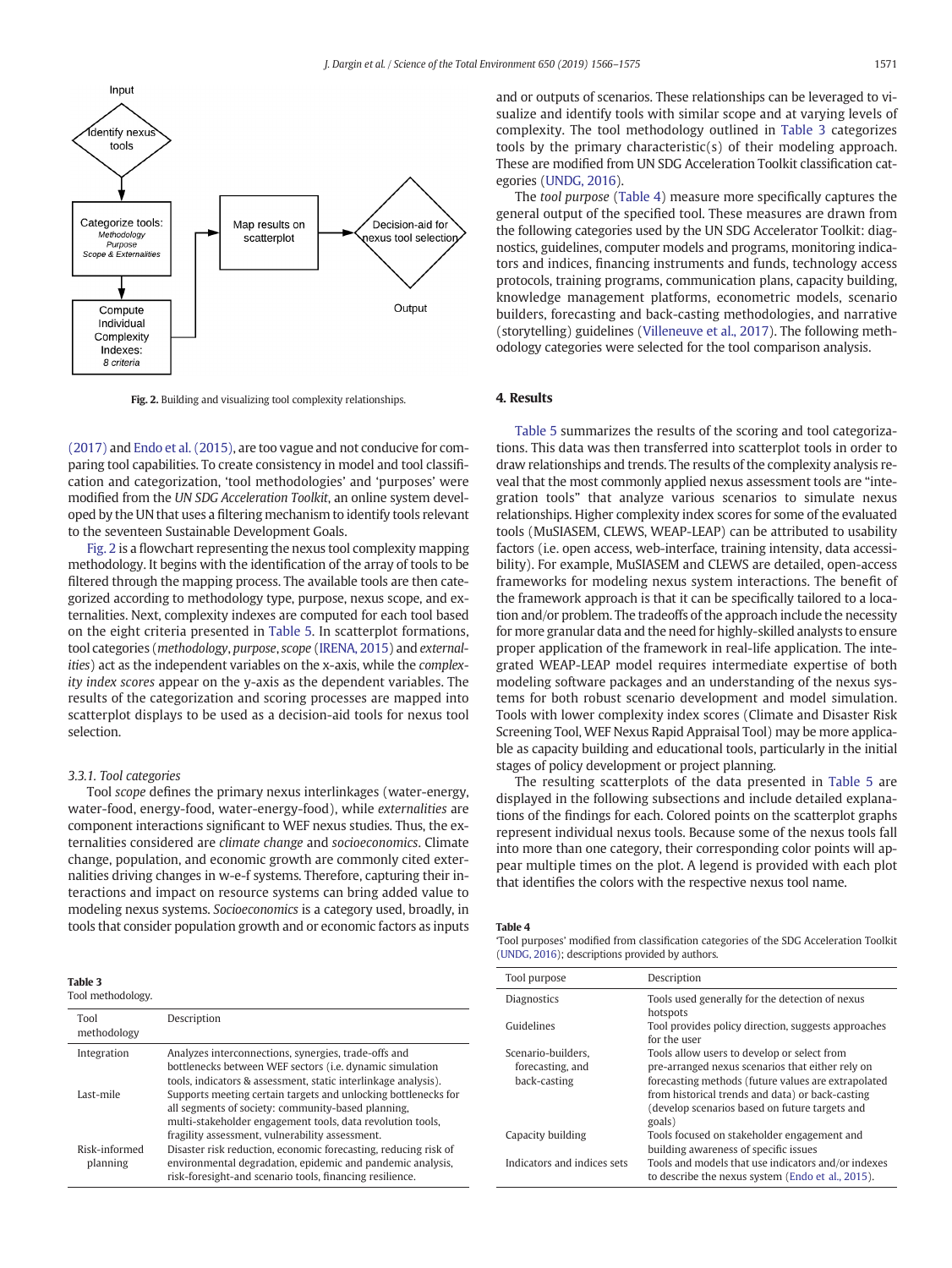# <span id="page-6-0"></span>Table 5

Categorization and complexity scoring results.

| Nexus Tool                                              | Complexity<br>index | Tool purpose                                                                                       | Tool methodology                                        | Tool<br>scope | <b>Externalities</b>              |
|---------------------------------------------------------|---------------------|----------------------------------------------------------------------------------------------------|---------------------------------------------------------|---------------|-----------------------------------|
| WEF Nexus Rapid Appraisal                               | 8                   | Indicators and indices sets; capacity building                                                     | Integration tool                                        | $W-E-F$       | Socioeconomics,<br>climate change |
| World Bank Climate and Disaster<br>Risk Screening Tools | 6                   | <b>Diagnostics</b>                                                                                 | Risk-informed planning                                  | $W-E-F$       | Climate change                    |
| iSDG Planning Model                                     | 9                   | Scenario-builders, forecasting & back-casting                                                      | Integration                                             | $W-E-F$       | Socioeconomics                    |
| Foreseer                                                | 10                  | Scenario-builders, forecasting & back-casting                                                      | Integration; risk informed<br>planning                  | $W-E$         | Climate change;<br>socioeconomics |
| WEF Nexus Tool 2.0                                      | 11                  | Scenario-builders, forecasting & back-casting                                                      | Integration tools                                       | $W-E-F$       |                                   |
| MuSIASEM                                                | 15                  | Scenario-builders, forecasting & back-casting                                                      | Integration tool                                        | $W-E-F$       | Socioeconomics                    |
| <b>CLEWS</b>                                            | 15.5                | Diagnostics; monitoring indicators and indices, scenario<br>builders, forecasting and back-casting | Integration tools; last-mile;<br>risk-informed planning | $W-E-F$       | Climate change                    |
| WEAP-LEAP Integrated Model                              | 16                  | Scenario-builders, forecasting & back-casting                                                      | Integration                                             | $W-E$         |                                   |

a. Tool complexity index scores vs. tool purpose

Fig. 3 portrays the relationship between the computed complexity index (y-axis) and tool purpose (x-axis). The mapping of the nexus tools using these variables highlights the lack of capacity building and guideline tools, which demonstrates the gap between decisionmaking and research in the WEF nexus. Not only does the analysis reflect that the majority of accessible nexus-tools are scenario development tools that use forecasting or back-casting methods, but also that they span medium to high complexity levels. The variation of complexity index scores within the diagnostics category exemplifies a situation in which tools have similar methodologies but differ in the level of detail that is achieved by the tool output. For example, the WEF Nexus Rapid Appraisal Tool requires minimal data inputs from the user because the background data is provided by the tool developer. On the other hand, the CLEWs framework is more labor-intensive and requires higher technical skill and background knowledge of nexus systems. While the Rapid Appraisal tool aims to communicate, at a high-level, the potential impacts of pre-specified policy interventions from a w-e-f nexus perspective, CLEWs is designed to provide prospective users with a framework to conduct a detailed, contextual analysis of user-specified WEF nexus system interactions. For example, a decision-maker may opt for the lower-complexity WEF Nexus Rapid Appraisal Tool if seeking a snapshot of the current state of their country's W-E-F resource systems and their performance under relevant policy changes. As a result, a decision-maker might use the data provided by this tool to select the

type of water, energy, and/or food policies/projects, then use the CLEWs model to build on further analysis. Lastly a notable observation of the scatterplot in Fig. 3 is that only one of the surveyed tools falls under both 'Guideline' and 'Capacity Building' purposes categories. These two categories were included as x-axis variables because they are valuable for decision-makers in understanding and facilitating dialogues on nexus issues and challenges. As discussed in the literature review, a gap between the policy-making community and the nexus research community persists. Fig. 3 illustrates this gap between the lack of capacity building and guideline components in the selected tools. It is possible for more complex tools to improve their usability and understanding of results by including these categories.

b. Tool complexity index scores vs. tool methodology

The results of the complexity index scores and their respective tool methodologies are plotted in [Fig. 4](#page-7-0). Points on this scatterplot are concentrated under the Integration category. The relationships evident in [Fig. 4](#page-7-0) also show a significant range of complexity levels between integration tools alone. The differing complexity levels may also indicate the varying levels of detail and depth the tool is able to provide.

c. Tool complexity index scores vs. tool scope & externalities

In comparing tool complexity with scope and externalities ([Fig. 5\)](#page-7-0), it is evident that most tools tend to capture aspects of all nexus



Fig. 3. Complexity vs. tool purpose.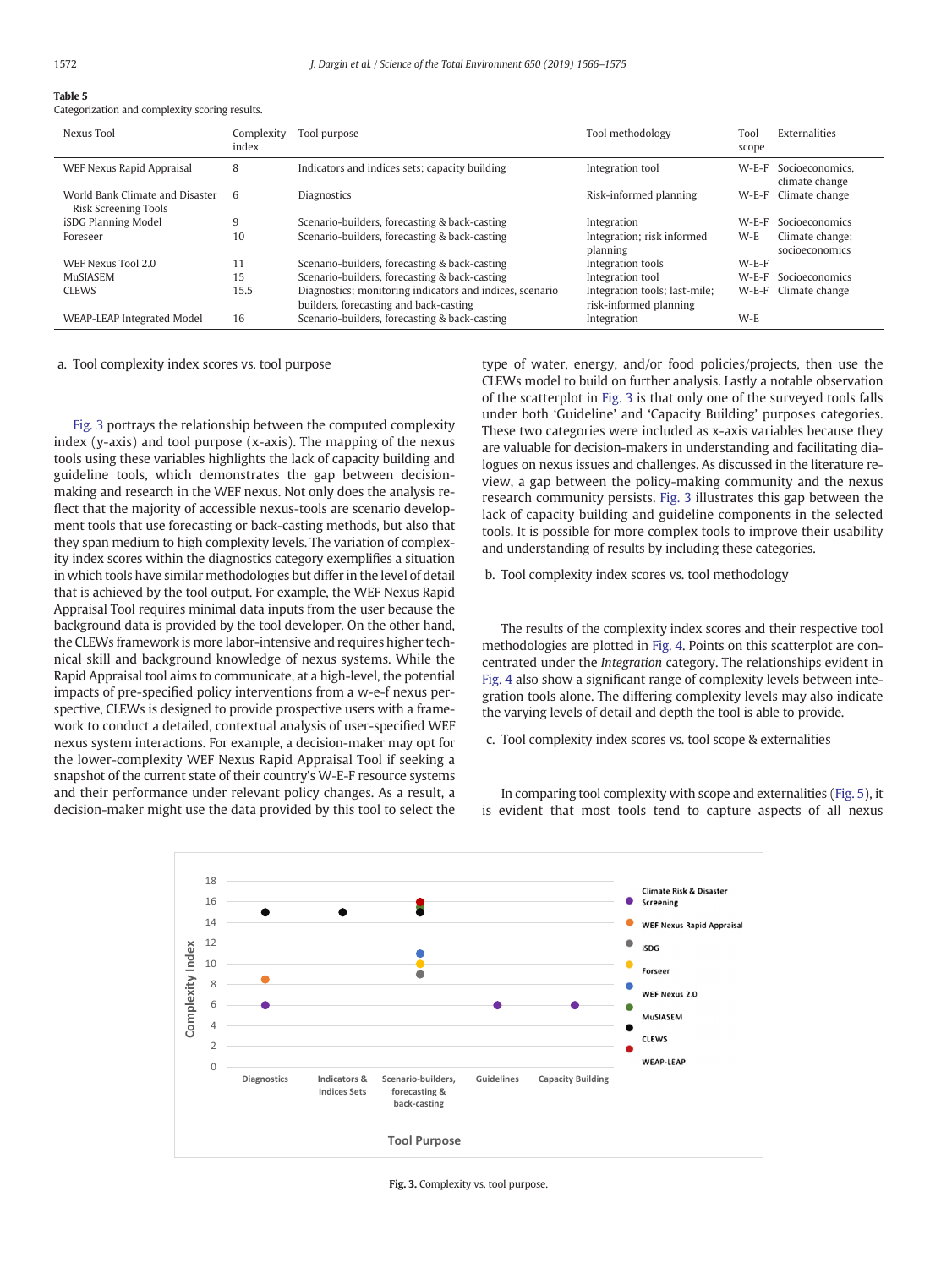<span id="page-7-0"></span>

Fig. 4. Complexity vs. tool methodology.

components (water-energy-food). The WEF Nexus Rapid Appraisal Tool developed by FAO is shown to be the only tool that includes all nexus components and the socioeconomic and climate change externalities in its modeling process. Foreseer also includes socioeconomic and climate change factors in its scenario development, but Foreseer can only be applied to water-energy nexus relationships. The analysis lacks tools for the study of Energy-Food and Water-Food nexus components. Tools for these sub-nexi have been developed, but due to the constraints of methodology, they could not be included in the scope of this paper, which attempts to draw a relationship between tool complexity, nexus components, and externalities covered in the tool analysis. The assumption is that the more components and externalities a tool is able to cover, the higher its use-complexity. One drawback of using the nexus component relationship for the scope variable is that it does not specify 'resource entry points' [\(Salam et al., 2017](#page-9-0)) for the tool. For

example, the WEF Nexus Tool 2.0 is classified as containing each water, energy, food resource interactions, but this classification does not show the tool's focus 'food self-sufficiency' with food as the resource entry-point.

# 4.1. Limitations

The objective of this paper was to demonstrate the application of the complexity index framework and tool mapping exercise using a small inventory of nexus tools. To overcome the limitation of a small sample size, more tools can be added to the evaluation, which in turn, will provide enhanced analysis and improved trend insights. The chart comparison is a prototype for visualizing the capabilities and purposes of tools in terms of their complexity. While scatterplots were employed in this study, alternative visuals and graphics could be used to improve the



Fig. 5. Complexity vs. scope & externalities covered in the tool.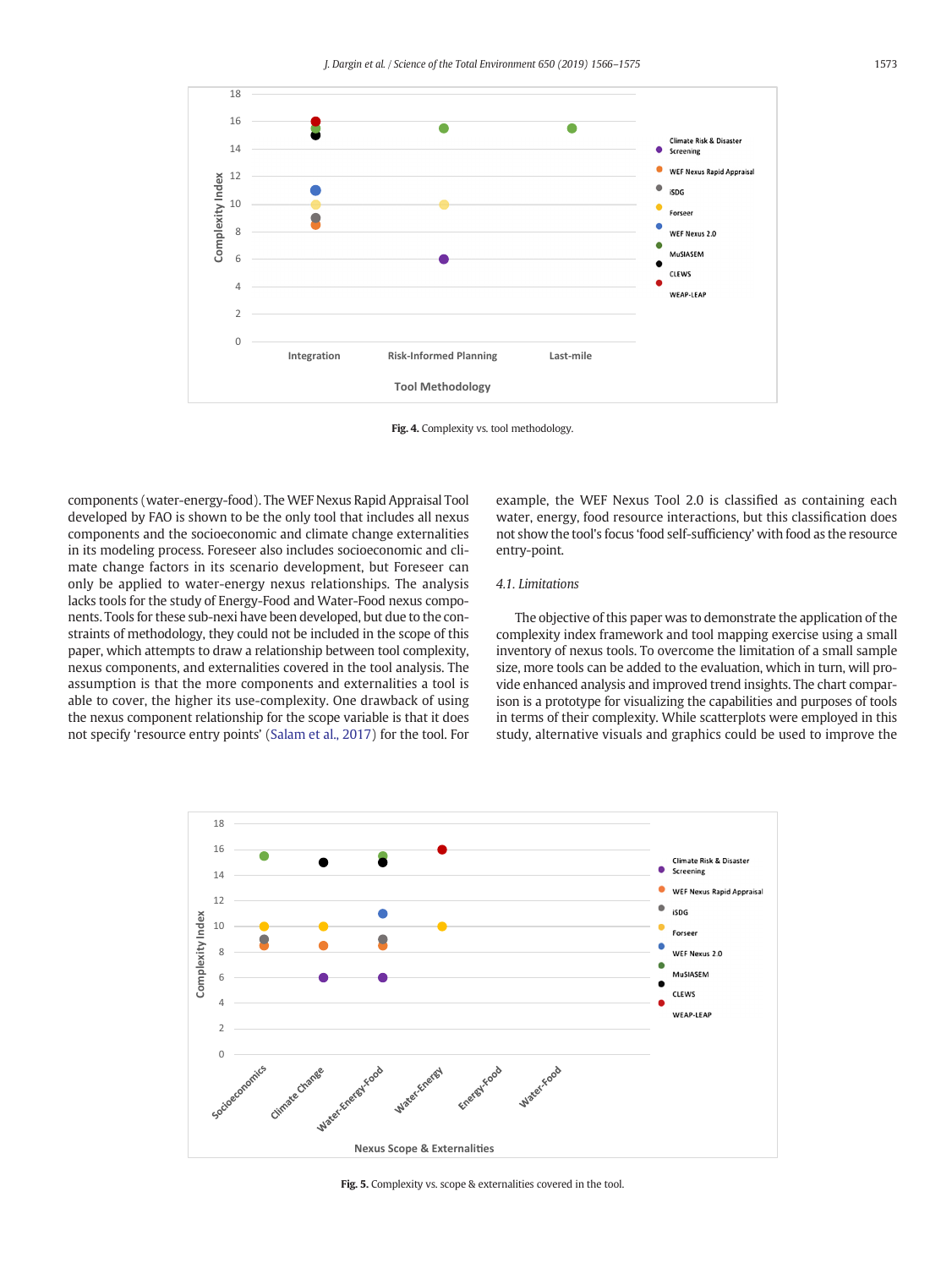<span id="page-8-0"></span>aesthetics and coherence of the visuals. As more tools are added to the inventory, a web-based platform with filtering mechanisms such as those offered by [Mannschatz et al. \(2016\)](#page-9-0) could be employed to make the scoring and mapping processes more efficient. While the categories used (scope, purpose, methodology, externality) were selected to best capture the overall application and use of a tool, some tool attributes could not be included. Tool scope only captures the key nexus resource system interactions, and does not specify the primary focus or resource entry point: this could be a helpful determining factor for stakeholders.

#### 5. Conclusion

This paper opens up a new discussion on the notion of simplicity and complexity among nexus assessment tools. A scoring system has been delineated to measure a tool's relative complexity through a set of prescribed attributes derived from the user-experience (UX) and systems engineering concepts. The mapping of tool complexity relative to different categories allows for a visual representation of tool applications as well as their relationships and trends with respect to other nexus tools. The resulting visuals are to be leveraged by the prospective user as guides for identifying the tool (s) best suited for specific assessment requirements.

The scoring and mapping exercises further highlight the varying roles of all nexus tools across the simplicity-complexity spectrum. While higher complexity tools generally allow for more detailed analysis and include more advanced features to accommodate scenario-development, it does so at the cost of narrowing analysis to certain sub-nexi (i.e. Water-Energy issues) in addition to increasing the need for more granular data and high-skilled users who have an understanding of the water-energy-food nexus. As a result, complex nexus tools require more institutional support to ensure the human and technical resources to operate a tool are available and accessible. Similarly, while 'simple' nexus tools do not generally require a specified skillset and data inputs that are less granular, the tradeoff of 'simplicity' is that the tool outputs capture nexus interactions and relationships at a high-level of understanding. 'Simple' tools thus play a useful role in identifying nexus "hotspots," a key component to the initial stages of any nexus assessment or application in new or existing policy.

Most available tools seek to quantify the inter-sectoral trade-offs across water, energy, food sectors, and include external factors such as climate change and population growth, however, risk assessment is often left out. 'Risk-informed planning' is shown to be a component of only three of the studied tools. Given the variable state of global climate and the socio-economic-political environment, evaluating risk helps stakeholders develop resilient, adaptive policies. Overall, the comparative study of the nexus tools produced results that concur with the concerns expressed in various literature sources on the nexus challenges about the knowledge gap between the field of policy/decision-making and that of research. Most of the tools studied here received mediumto-high complexity scores, while tools for preliminary assessment and capacity building purposes are lacking.

Further work is needed in the organization of accessible nexus tools and to ensure that the tools are accessible to stakeholders in the decision-making sectors. This can be achieved by integrating collaborative and participatory approaches to nexus tools. The disarray in structure, organization, and collaboration on nexus management tools became evident through the mapping process and the creation of the complexity index. Going forward, it is imperative that researchers and stakeholders in the WEF nexus community increase coordination and collaboration to avoid repetition in methodologies and tool development. This collective approach can result in building upon and strengthening existing tools.

# Acknowledgements

The authors acknowledge the support for this work from the Texas A&M University Water-Energy-Food Nexus Initiative (WEFNI) and from National Science Foundation (NSF) INFEWS Award No. 1739977.

# Appendix A. Supplementary data

Supplementary data to this article can be found online at [https://doi.](https://doi.org/10.1016/j.scitotenv.2018.09.080) [org/10.1016/j.scitotenv.2018.09.080.](https://doi.org/10.1016/j.scitotenv.2018.09.080)

# References

- Allwood, J.M., Bajzelj, B., Curmi, E., Dennis, J., Fenner, R., Gilligan, C., Kopec, G., Linden, P., McMahon, R., Pyle, J., Ralph, D., Richard, K., 2012. Foreseer [computer software]. Available from ([http://www.foreseer.group.cam.ac.uk\)](http://www.foreseer.group.cam.ac.uk).
- Allwood, J., Konadu, D., Zenaida, M., Rick, L., Richards, K., Fenner, R., Skelton, S., McMahon, R., 2016. [Integrated Land-Water-Energy assessment using Foreseer Tool. EGU General](http://refhub.elsevier.com/S0048-9697(18)33517-4/rf0005) [Assembly 2016, Vienna](http://refhub.elsevier.com/S0048-9697(18)33517-4/rf0005).
- Bevan, N., Carter, J., Harker, S., 2015. ISO 9241-11 revised: what have we learnt about usability since 1998? Human-computer interaction: design and evaluation. HCI 2015. Lect. Notes Comput. Sci 9169 (143–151). [https://doi.org/10.1007/978-3-319-20901-](https://doi.org/10.1007/978-3-319-20901-2_13) [2\\_13](https://doi.org/10.1007/978-3-319-20901-2_13).
- Bazilian, M., Rogner, H., Howells, M., Hermann, S., Arent, D., Gielen, D., Komor, P., Steduto, P., Mueller, A., Tol, R., Yumkella, K., 2011. Considering the energy, water and food nexus: towards an integrated modelling approach. Energ Policy 39, 7896–7906. [https://doi.org/10.1016/j.enpol.2011.09.039.](https://doi.org/10.1016/j.enpol.2011.09.039)
- Brooke, J., 1996. [System usability scale: a quick and dirty usability scale. Usability Evalu](http://refhub.elsevier.com/S0048-9697(18)33517-4/rf0025)[ation in Industry. 189\(194\), pp. 4](http://refhub.elsevier.com/S0048-9697(18)33517-4/rf0025)–7.
- Brooke, J., 2013. [System usability scale: a retrospective. J. Usability Stud. 8 \(2\), 29](http://refhub.elsevier.com/S0048-9697(18)33517-4/rf0030)–40.
- Byers, E., 2015. Tools for tackling the water-energy-food nexus. Available from:. [https://](https://www.researchgate.net/publication/288993728_Tools_for_tackling_the_water-energy-food_nexus) [www.researchgate.net/publication/288993728\\_Tools\\_for\\_tackling\\_the\\_water-en](https://www.researchgate.net/publication/288993728_Tools_for_tackling_the_water-energy-food_nexus)[ergy-food\\_nexus](https://www.researchgate.net/publication/288993728_Tools_for_tackling_the_water-energy-food_nexus), Accessed date: 10 November 2017.
- Chwif, L., Barretto, M.R.P., Paul, R.J., 2000. [On simulation model complexity. WSC '00 Pro](http://refhub.elsevier.com/S0048-9697(18)33517-4/rf2600)[ceedings of the 32nd conference on Winter simulation, pp. 449](http://refhub.elsevier.com/S0048-9697(18)33517-4/rf2600)–455.
- Collste, D., Pedercini, M., Cornell, S.E., 2017. Policy coherence to achieve the SDGs: using integrated simulation models to assess effective policies. Sustain. Sci. 12, 921–931. [https://doi.org/10.1007/s11625-017-0457-x.](https://doi.org/10.1007/s11625-017-0457-x)
- Contanza, R., Sklar, F.H., 1985. [Articulation, accuracy, and effectiveness of mathematical](http://refhub.elsevier.com/S0048-9697(18)33517-4/rf2500) [models: a review of freshwater wetland applications. Ecol. Model. 27, 45](http://refhub.elsevier.com/S0048-9697(18)33517-4/rf2500)–68.
- Daher, B.T., Mohtar, R.H., 2015. Water-energy-food (WEF) Nexus Tool 2.0: guiding integrative resource planning and decision-making. Water Int. [https://doi.org/10.1080/](https://doi.org/10.1080/02508060.2015.1074184) [02508060.2015.1074184.](https://doi.org/10.1080/02508060.2015.1074184)
- Daher, B., Mohtar, R.H., Lee, S.H., Assi, A.T., 2017. [Modeling the water-energy-food nexus:](http://refhub.elsevier.com/S0048-9697(18)33517-4/rf0055) [a 7-question guideline. Water-Energy-Food Nexus: Principles and Practices. 229,](http://refhub.elsevier.com/S0048-9697(18)33517-4/rf0055) [p. 57.](http://refhub.elsevier.com/S0048-9697(18)33517-4/rf0055)
- Daher, B., Mohtar, R.H., Pistikopoulos, E.N., Portney, K.E., Kaiser, R., Saad, W., 2018. Developing socio-techno-economic-political (STEP) solutions for addressing resource nexus hotspots. Sustainability 2018 (10), 512. [https://doi.org/10.3390/su10020512.](https://doi.org/10.3390/su10020512)
- Dai, J., Wu, S., Han, G., Weinburg, J., Xie, X., Wu, X., Song, X., Jia, B., Xue, W., Yang, Q., 2017. Water-energy nexus: a review of methods and tools for macro-assessment. Appl. Energy <https://doi.org/10.1016/j.apenergy.2017.08.243>.
- Endo, A., Burnett, K., Orencio, P.M., Kumazawa, T., Wada, C.A., Ishii, A., Tsurita, I., Taniguchi, M., 2015. Methods of the water-energy-food nexus. Water (7), 5806–5830 [https://doi.org/10.3390/w7105806.](https://doi.org/10.3390/w7105806)
- Engström, E.E., Howells, M., Destouni, G., Bhatt, V., Bazillian, M., Rogner, H.H., 2017. Connecting the resource nexus to basic urban service provision – with a focus on water-energy interactions in New York City. Sustain. Cities Soc. (31), 83–94 [https://](https://doi.org/10.1016/j.scs.2017.02.007) [doi.org/10.1016/j.scs.2017.02.007](https://doi.org/10.1016/j.scs.2017.02.007).
- FAO, 2013. An innovative accounting framework for the food-energy-water nexus. Retrieved from. [http://www.fao.org/docrep/019/i3468e/i3468e.pdf.](http://www.fao.org/docrep/019/i3468e/i3468e.pdf)
- FAO, 2014. Walking the nexus talk: in the context of sustainable energy for all initiative. <http://www.fao.org/3/a-i3959e.pdf>.
- FAO, 2018. Water-Energy-Food Nexus Rapid Appraisal. Retrieved from. [http://www.fao.](http://www.fao.org/energy/water-food-energy-nexus/water-energy-food-nexus-ra/en/) [org/energy/water-food-energy-nexus/water-energy-food-nexus-ra/en/](http://www.fao.org/energy/water-food-energy-nexus/water-energy-food-nexus-ra/en/).
- Flores-López, F., Yates, D.N., Galaitsi, S., Binnington, T., Doughtery, W., Vinnaccia, M., Glavan, J.C., 2016. [Water-energy nexus challenges & opportunities in the Arabian Peninsula under cli](http://refhub.elsevier.com/S0048-9697(18)33517-4/rf0090)[mate change. American Geophysical](http://refhub.elsevier.com/S0048-9697(18)33517-4/rf0090) Union, Fall General Assembly 2016.
- Fortmann-Roe, Scott, 2014. Insight maker: a general-purpose tool for web-based modeling & simulation. Simul. Model. Pract. Theory 47 (28–45). [https://doi.org/10.1016/j.](https://doi.org/10.1016/j.simpat.2014.03.013) [simpat.2014.03.013](https://doi.org/10.1016/j.simpat.2014.03.013).
- Giampietro, M., Kozo, M., 2000. Multiple-Scale Integrated Assessments of Societal Metabolism: Integrating Biophysical and Economic Representations Across Scales. Retrieved from:. <https://link.springer.com/article/10.1023/A:1026643707370>.
- Giampietro, M., Aspinall, R.J., Bukkens, S.G.F., Benalcazar, J.C., Diaz-Maurin, F., Flammini, A., Gomiero, T., Kovacic, Z., Madrid, C., Ramos-Martín, J., et al., 2013. [An Innovative Ac](http://refhub.elsevier.com/S0048-9697(18)33517-4/rf2000)[counting Framework for the Food-Energy-Water Nexus](http://refhub.elsevier.com/S0048-9697(18)33517-4/rf2000)—Application of the [MuSIASEM Approach to Three Case Studies; Environment and Natural Resources](http://refhub.elsevier.com/S0048-9697(18)33517-4/rf2000) [Working Paper No. 56. Food and Agriculture Organisation of the United Nations,](http://refhub.elsevier.com/S0048-9697(18)33517-4/rf2000) [Rome, Italy.](http://refhub.elsevier.com/S0048-9697(18)33517-4/rf2000)
- Grier, R.A., Bangor, A., Kortum, P., Peres, C.S., 2013. The system usability scale: beyond standard usability testing. Proc. Hum. Factors Ergon. Soc. Annu. Meet. 57 (1), 187–191. [https://doi.org/10.1177/1541931213571042.](https://doi.org/10.1177/1541931213571042)
- Hermann, S., Welsch, M., Segerstrom, R.E., Howells, M.I., Young, C., Alfstad, T., Rogner, H.H., Steduto, P., 2012. Climate, land, energy, water (CLEW) interlinkages in Burkina Faso: an analysis of agricultural intensification and bioenergy production. Nat. Res. Forum 36 (4), 245–262. <https://doi.org/10.1111/j.1477-8947.2012.01463.x>.
- Hoff, H., 2011. [Understanding the nexus. Background Paper for the Bonn 2011 Confer](http://refhub.elsevier.com/S0048-9697(18)33517-4/rf0115)[ence: The Water, Energy and Food Security Nexus. Stockholm Environment Institute,](http://refhub.elsevier.com/S0048-9697(18)33517-4/rf0115) [Stockholm.](http://refhub.elsevier.com/S0048-9697(18)33517-4/rf0115)